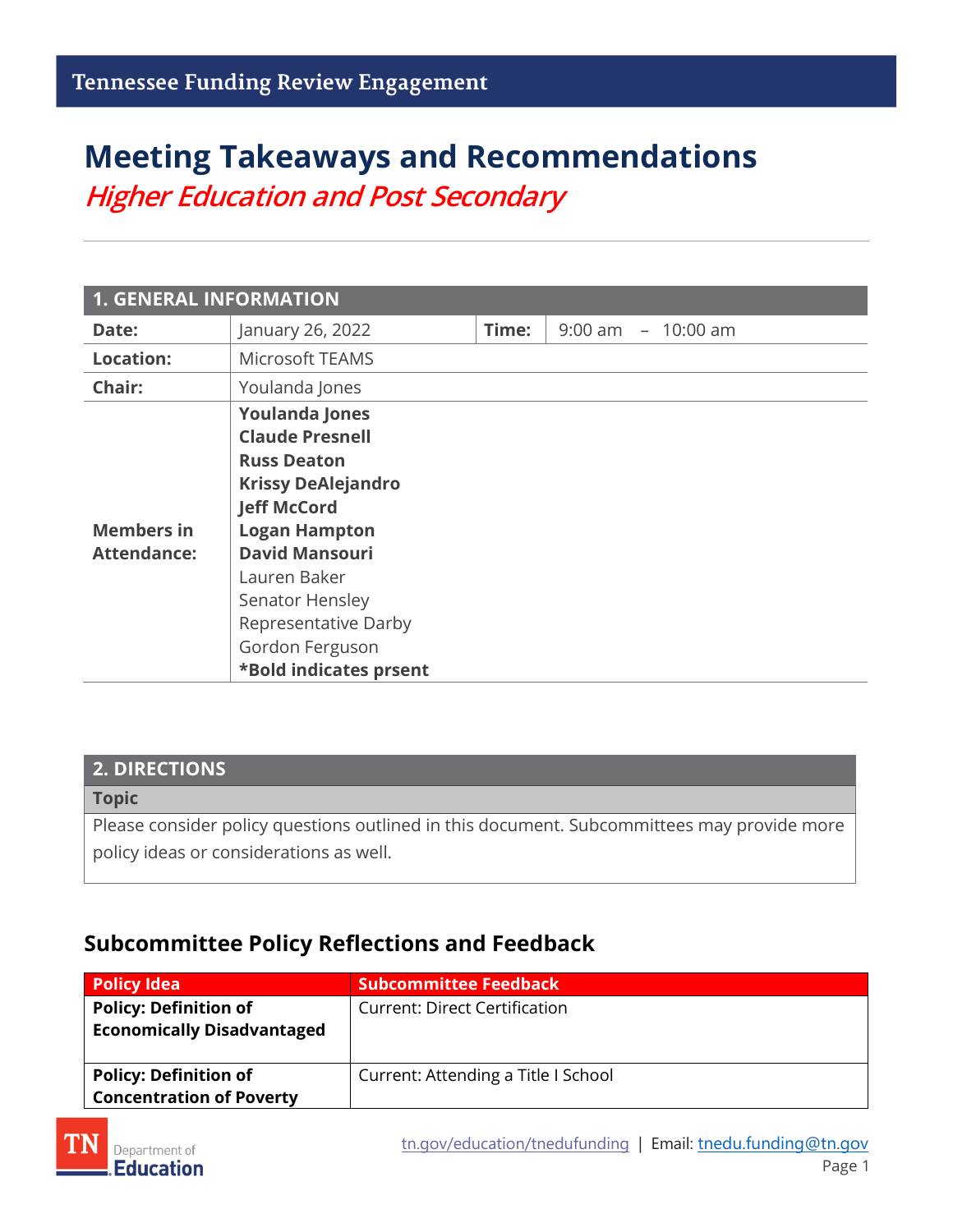r

| <b>Policy: Definition of Sparsity</b> | Current: Students per square mile (federal is 10, but the range is<br>10-25 students)                                                                                                                                                                                                                                         |
|---------------------------------------|-------------------------------------------------------------------------------------------------------------------------------------------------------------------------------------------------------------------------------------------------------------------------------------------------------------------------------|
| <b>Policy: Teacher Salaries</b>       | Question: What, if any, requirements should the formula require<br>on investing new education dollars into existing educator salaries<br>moving forward?<br>Tennessee can't recruit high quality professionals to go into<br>education with current salaries. Must be addressed.                                              |
| <b>Policy: Teacher Salaries</b>       | Question: Are there any other policies for teacher salaries that<br>should be included?                                                                                                                                                                                                                                       |
| <b>Policy: Tutoring</b>               | Question: This is required for students who score at "Below" on<br>the 3 <sup>rd</sup> grade TCAP beginning SY23-24. Should there be funding<br>included in the formula for this legally required support?<br>Tennessee should do everything in its power to make sure K-3<br>students have access to tutoring opportunities. |
| <b>Policy: CTE</b>                    | Question: Please review the CTE content and provide feedback on<br>how TN may choose to address CTE considerations.<br>Secondary and Post Secondary must be aligned for students to<br>benefit and create a highly qualified workforce.                                                                                       |
| <b>Policy: K-2 Weight</b>             | Question from the Steering Committee: How might you consider<br>a K-2 weight or additional investment in the earlier grades?                                                                                                                                                                                                  |
| <b>Policy: Outcomes</b>               | Question from the Steering Committee: They would like to see<br>outcomes options for middle school. What outcomes does your<br>subcommittee recommend?<br>Middle school must have exposure to CTE                                                                                                                             |
| <b>Policy: Outcomes</b>               | Question from the Steering Committee: They would like to see<br>other outcomes options for elementary school. What outcomes<br>does your subcommittee recommend?                                                                                                                                                              |

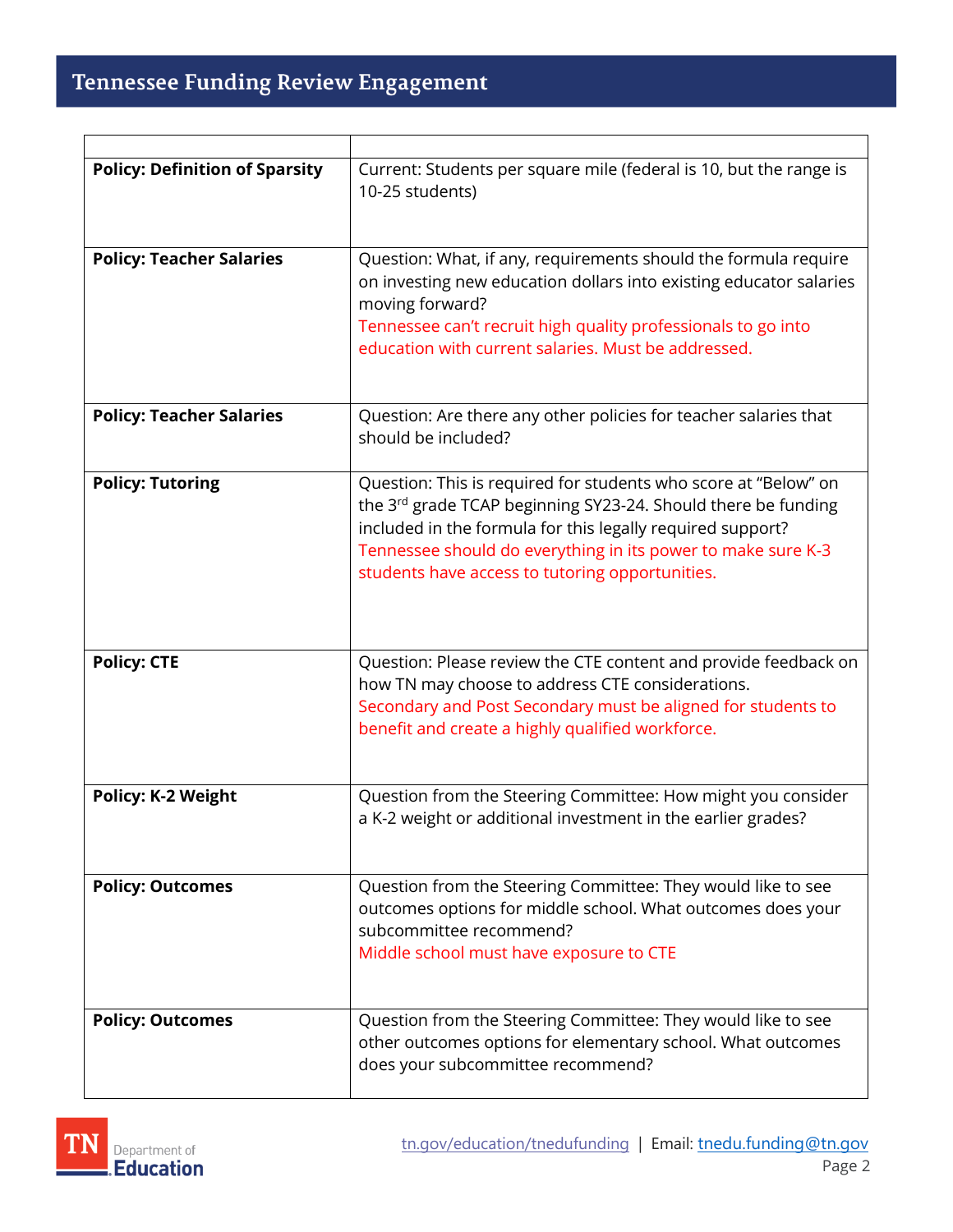## Tennessee Funding Review Engagement

| <b>Policy: Accountability</b>                                  | Question from the Steering Committee: What accountability<br>measures should be included in any new formula proposal, or<br>what ideas do you have?<br>Should districts be offered an incentive to utilize Kindergarten<br>assessments? Must improve the reduction of remediation for<br>post secondary readiness(EPSO, dual enrollment) Must create<br>awareness for job opportunities. Could FAFSA be a graduation<br>requirement? |
|----------------------------------------------------------------|--------------------------------------------------------------------------------------------------------------------------------------------------------------------------------------------------------------------------------------------------------------------------------------------------------------------------------------------------------------------------------------------------------------------------------------|
| <b>Policy: Reporting</b>                                       | Question: What information should be included in public<br>reporting for school and for district level financials?<br>Subcommittee believes P20 would help make use of data.                                                                                                                                                                                                                                                         |
| <b>Policy: Funding Year</b>                                    | Question: Should funding reflect the current year or the prior<br>year (as it does now)? For fast-growing districts, it may be<br>beneficial to receive the funds in real time to meet the costs of<br>that year and for declining enrollment districts, it may be harder<br>to adjust budgets in real time. Given that challenge, are there<br>mitigation ideas?                                                                    |
| <b>Policy: ADM Shifts</b>                                      | Question: Student enrollment may fluctuate down in a given year<br>(up or down). Should there be any consideration for hold<br>harmless or fixed costs, or should the funding be specific and<br>reflective of the actual enrollment?                                                                                                                                                                                                |
| <b>Policy: Maintenance of Effort</b>                           | Question: How should we consider Maintenance of Effort at the<br>local level? (It provides consistent funding but may deter local<br>investment because of the requirement to continue).                                                                                                                                                                                                                                             |
| <b>Policy: Professional</b><br><b>Development and Training</b> | Question: Are there any professional development opportunities<br>or additional supports that should be provided?                                                                                                                                                                                                                                                                                                                    |
| <b>Policy</b>                                                  | Content                                                                                                                                                                                                                                                                                                                                                                                                                              |
| <b>Policy</b>                                                  | Content                                                                                                                                                                                                                                                                                                                                                                                                                              |
| <b>Policy</b>                                                  | Content                                                                                                                                                                                                                                                                                                                                                                                                                              |